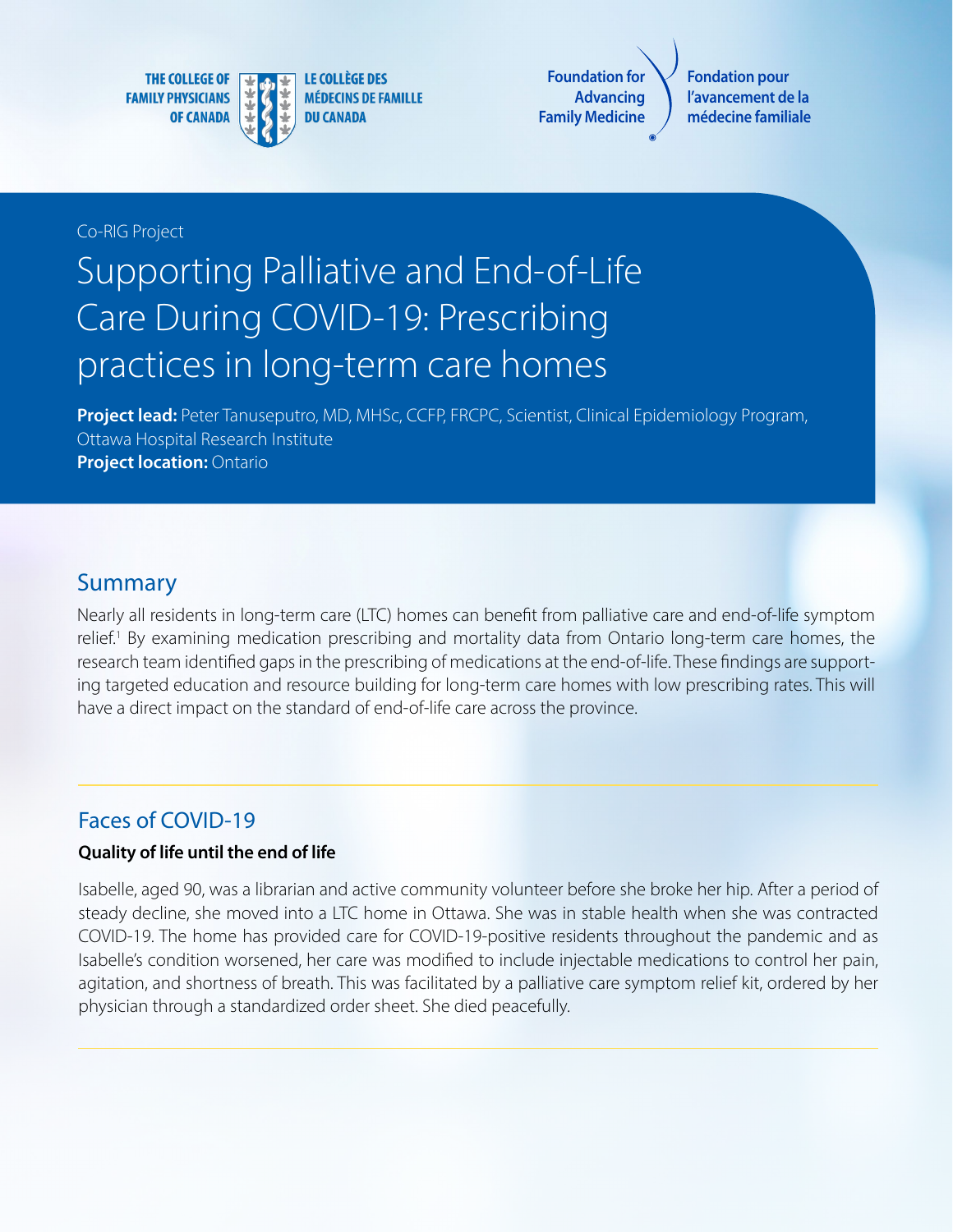## Project detail

Residents in LTC homes are generally frail and older. On average about one in five Ontario LTC residents dies annually from various causes.<sup>2</sup> Throughout the pandemic the majority of COVID-19 deaths in Ontario occurred in LTC settings.3

With Co-RIG funding Dr. Peter Tanuseputro and team developed an approach to examine prescribing rates for end-of-life symptom relief medications (i.e., injectable medications for pain, agitation, etc.) across all LTC homes using routinely-collected health administrative data. Evaluating the proportion of decedents who were prescribed at least one of these medications in their last two weeks of life is a potentially useful proxy for the quality of palliative and end-of-life care delivery.

Prescribing rates were measured in LTC homes across the province with large variations observed in prescribing prior to and during the COVID-19 pandemic. These observations suggest potential variations in care, ranging from excellent to sub-optimal.

Dr. Tanuseputro's work will help the Ontario Palliative Care Network (OPCN)—funded by the Ontario Ministry of Health and Ontario Ministry of Long-Term Care—and other organizations in Ontario identify gaps in delivery of high-quality end-of-life care in LTC and help focus additional supports where they were most needed.

#### Impact

- **• Quality improvement:** The team's partners will use findings to target LTC homes for education on palliative and end-of-life drugs and usage. As a system performance indicator, end-of-life medication prescribing rates can help drive quality improvement on a population level.
- **• Furthering research:** This can help health system partners understand prescribing patterns across

## Results to date

- Preliminary data show that 67.4 per cent of LTC residents in the two years prior to the start of the COVID-19 pandemic received at least one subcutaneous palliative care medicine in the last two weeks of life. This percentage dropped slightly to 64.1 per cent during the first six months of COVID-19.
- An opioid was prescribed to over 60 per cent of residents before they died; other therapies such as benzodiazepines and antipsychotics, (about 20 per cent each) commonly used to treat non-pain

facility, physician, and LTC resident characteristics. Data can help inform intervention strategies to improve palliative and end-of-life care and ensure the final weeks of life in LTC are as peaceful as possible.

**• Building capacity:** The approach can be adopted by researchers in jurisdictions that have linked data systems like Ontario, both during and following the COVID-19 pandemic.

related symptoms, were prescribed significantly less often.

• Of the more than 600 Ontario LTC homes, the top 20 per cent of homes with the highest prescribing rate provided at least one palliative medication in, on average, 96 per cent of decedents. The lowest 20 per cent of homes prescribed at least one medication in only 24 per cent of cases on average, suggesting the possibility of undermanaged symptoms and mental/emotional discomfort.